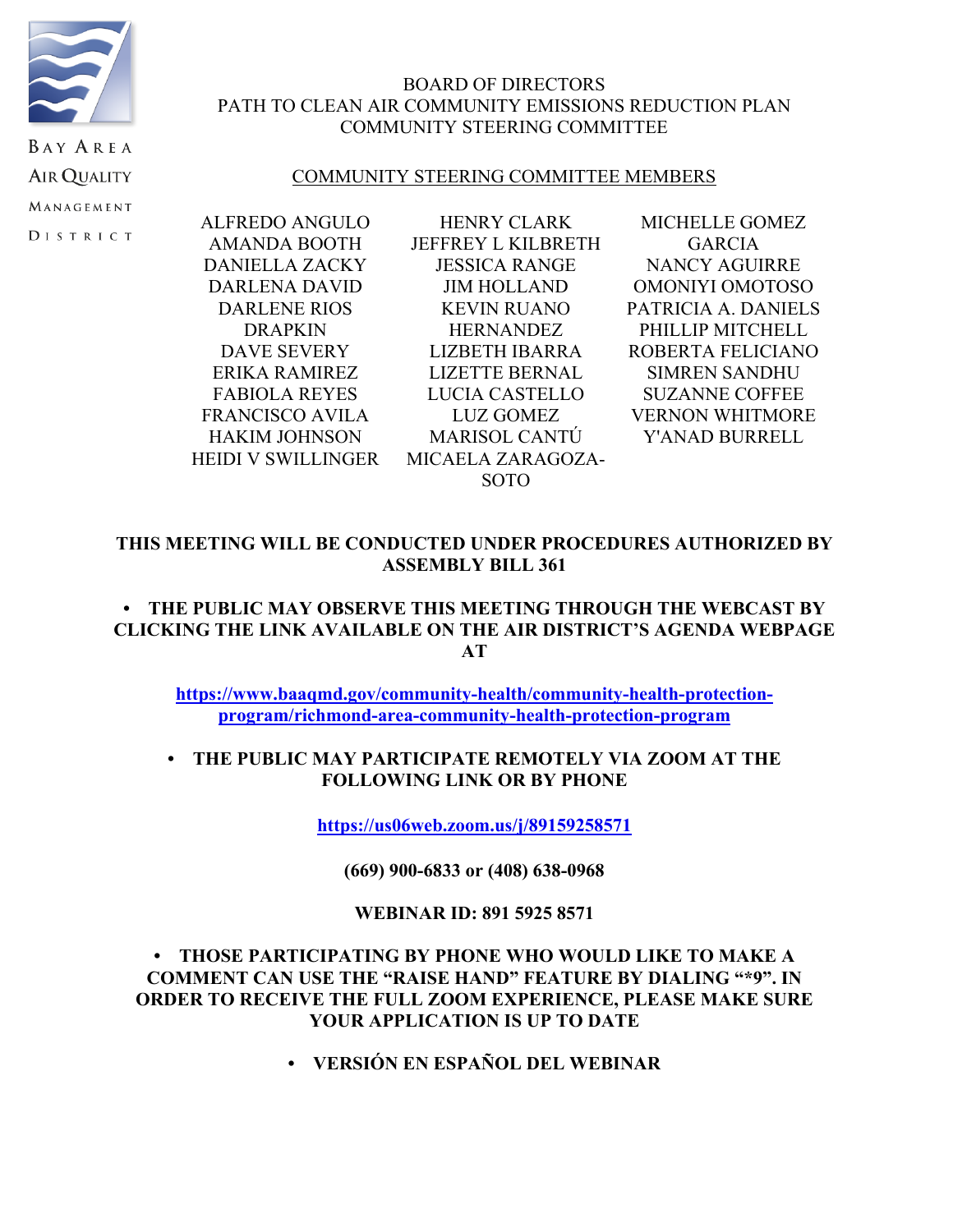# **PATH TO CLEAN AIR COMMUNITY EMISSIONS REDUCTION PLAN COMMUNITY STEERING COMMITTEE MEETING AGENDA**

## **MONDAY, FEBRUARY 28, 2022 5:30 PM**

#### 1. **Call to Order - Roll Call**

#### 2. **Public Meeting Procedure**

*The Committee Chair shall call the meeting to order and the Clerk of the Boards shall take roll of the Committee members.* 

 *This meeting will be webcast. To see the webcast, please visit www.baaqmd.gov/bodagendas at the time of the meeting. Closed captioning may contain errors and omissions and are not certified for their content or form.* 

*Public Comment on Agenda Items: The public may comment on each item on the agenda as the item is taken up. Members of the public who wish to speak on matters on the agenda for the meeting, will have three minutes each to address the Committee. No speaker who has already spoken on that item will be entitled to speak to that item again.*

## **CONSENT CALENDAR (Item 2)**

3. Approval of the Minutes of January 24, 2022

*The Committee will consider approving the attached draft minutes of the Path to Clean Air Steering Committee meeting of January 24, 2022.* 

## **REGULAR AGENDA (Items 4-5)**

4. Types of Actions to Reduce Emissions and Exposure

*Air District staff will present potential Air District actions and strategies to reduce emissions and exposure for the Community Emissions Reductions Plan, including Regulations, Permitting, Enforcement, Incentives, Further Study, and Education and Outreach.*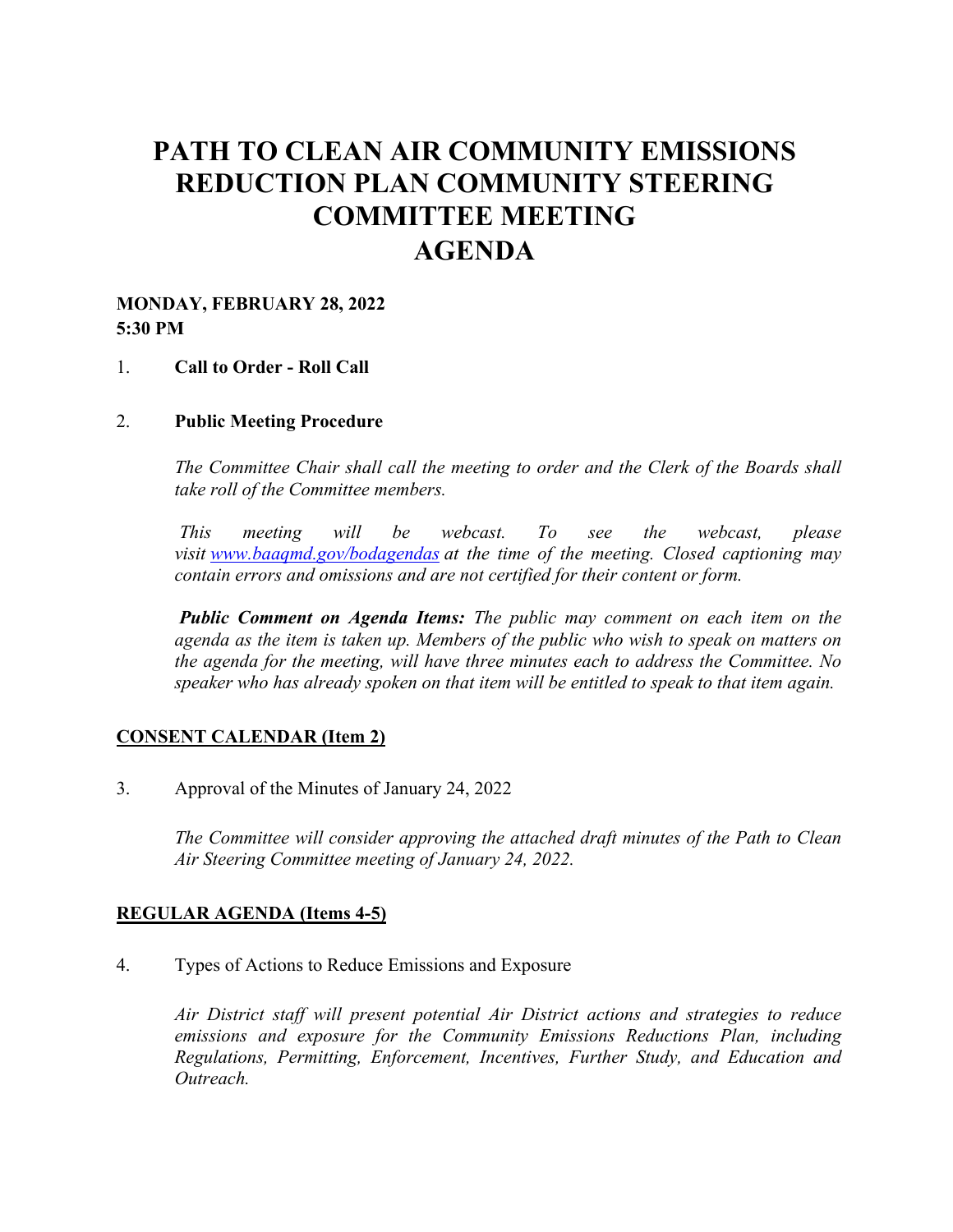5. Initial Community Concerns List with Key Issues Framing

*The Air District has compiled a comprehensive list of community concerns that have been identified from various past efforts, that will be used as the basis for forming key issues and strategies to reduce local exposure to air pollution.* 

## **OTHER BUSINESS**

6. Public Comment on Non-Agenda Matters

*Pursuant to Government Code Section 54954.3 Members of the public who wish to speak on matters not on the agenda for the meeting, will have three minutes each to address the Committee.*

7. Committee Member Comments

*Any member of the Committee, or its staff, on his or her own initiative or in response to questions posed by the public, may: ask a question for clarification, make a brief announcement or report on his or her own activities, provide a reference to staff regarding factual information, request staff to report back at a subsequent meeting concerning any matter or take action to direct staff to place a matter of business on a future agenda. (Gov't Code § 54954.2)*

8. Time and Place of Next Meeting

*Monday, March 21, 2022 at 5:30 p.m, via webcast, pursuant to procedures in accordance with Assembly Bill 361.* 

9. Adjournment

*The Committee meeting shall be adjourned by the Chair.*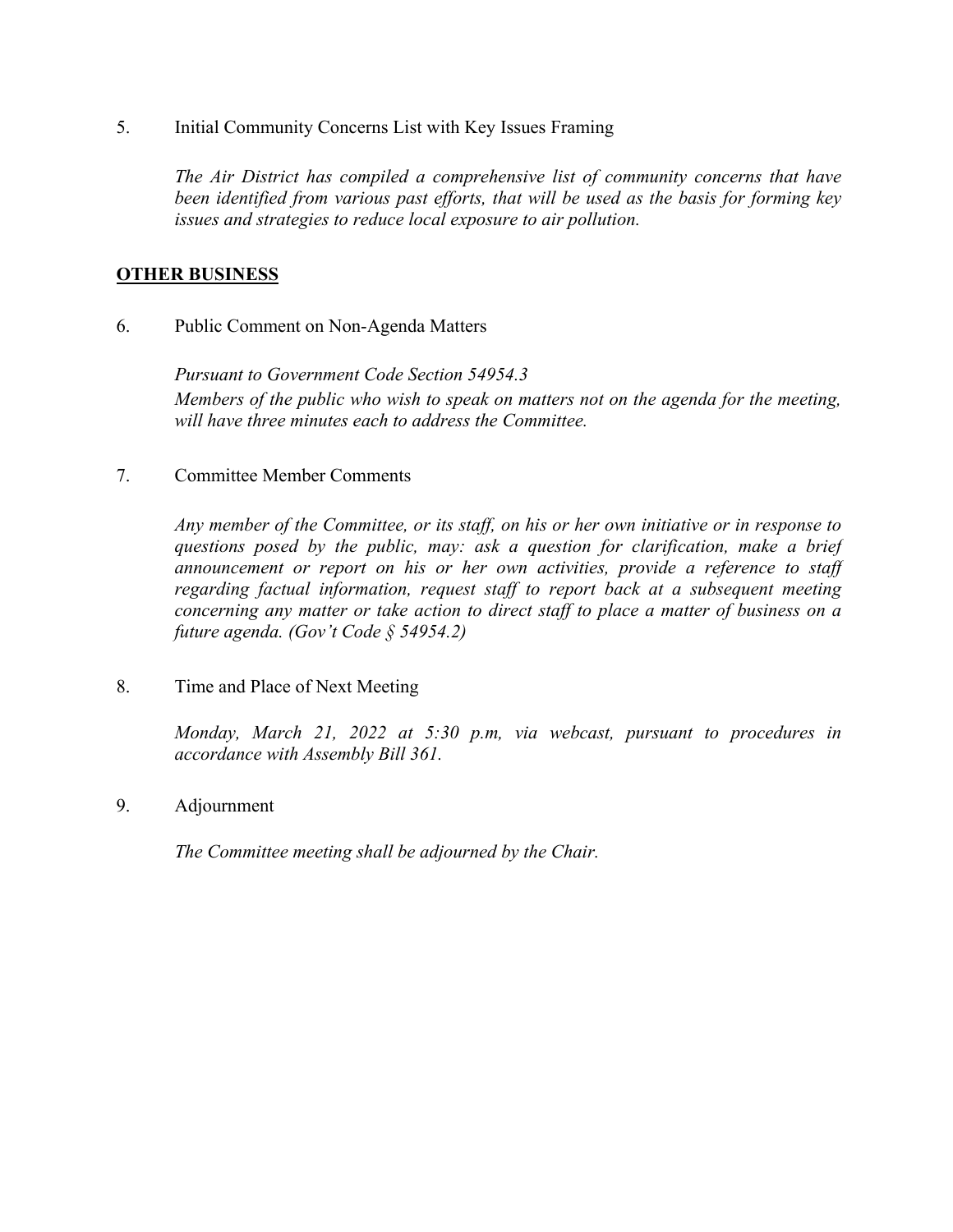**(415) 516-8662 FAX: (415) 928-8560 BAAQMD homepage: www.baaqmd.gov**

 Any writing relating to an open session item on this Agenda that is distributed to all, or a majority of all, members of the body to which this Agenda relates shall be made available at the Air District's offices at 375 Beale Street, Suite 600, San Francisco, CA 94105, at the time such writing is made available to all, or a majority of all, members of that body.

## **Accessibility and Non-Discrimination Policy**

The Bay Area Air Quality Management District (Air District) does not discriminate on the basis of race, national origin, ethnic group identification, ancestry, religion, age, sex, sexual orientation, gender identity, gender expression, color, genetic information, medical condition, or mental or physical disability, or any other attribute or belief protected by law.

It is the Air District's policy to provide fair and equal access to the benefits of a program or activity administered by Air District. The Air District will not tolerate discrimination against any person(s) seeking to participate in, or receive the benefits of, any program or activity offered or conducted by the Air District. Members of the public who believe they or others were unlawfully denied full and equal access to an Air District program or activity may file a discrimination complaint under this policy. This non-discrimination policy also applies to other people or entities affiliated with Air District, including contractors or grantees that the Air District utilizes to provide benefits and services to members of the public.

Auxiliary aids and services including, for example, qualified interpreters and/or listening devices, to individuals who are deaf or hard of hearing, and to other individuals as necessary to ensure effective communication or an equal opportunity to participate fully in the benefits, activities, programs and services will be provided by the Air District in a timely manner and in such a way as to protect the privacy and independence of the individual. Please contact the Non-Discrimination Coordinator identified below at least three days in advance of a meeting so that arrangements can be made accordingly.

If you believe discrimination has occurred with respect to an Air District program or activity, you may contact the Non-Discrimination Coordinator identified below or visit our website at www.baaqmd.gov/accessibility to learn how and where to file a complaint of discrimination.

Questions regarding this Policy should be directed to the Air District's Non-Discrimination Coordinator, Suma Peesapati, at (415) 749-4967 or by email at speesapati@baaqmd.gov.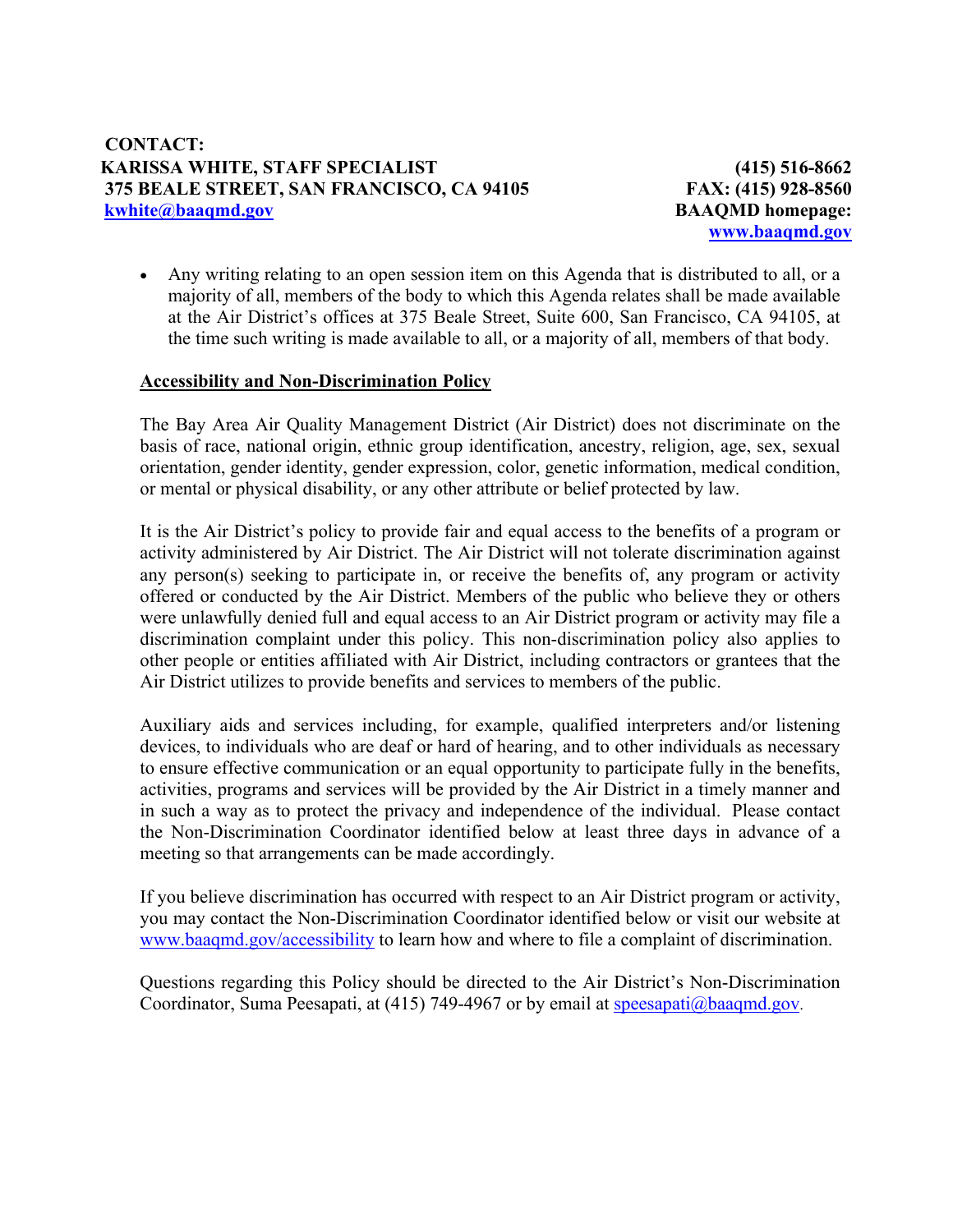# **BAY AREA AIR QUALITY MANAGEMENT DISTRICT 375 BEALE STREET, SAN FRANCISCO, CA 94105 FOR QUESTIONS PLEASE CALL (415) 749-4941 EXECUTIVE OFFICE: MONTHLY CALENDAR OF AIR DISTRICT MEETINGS**

# **FEBRUARY 2022**

| <b>TYPE OF MEETING</b>                                                                                  | <b>DAY</b>      | <b>DATE</b>      | <b>TIME</b> | <b>ROOM</b>                                          |
|---------------------------------------------------------------------------------------------------------|-----------------|------------------|-------------|------------------------------------------------------|
| <b>Board of Directors Mobile Source and</b><br><b>Climate Impacts Committee - Cancelled</b>             | Thursday        | 24               | 9:30 a.m.   | Webcast only pursuant to<br><b>Assembly Bill 361</b> |
| <b>Board of Directors Stationary Source and</b><br><b>Climate Impacts Committee</b>                     | Monday          | 28               | $9:00$ a.m. | Webcast only pursuant to<br><b>Assembly Bill 361</b> |
| <b>Path to Clean Air Community Emissions</b><br><b>Reduction Plan Steering Committee</b>                | Monday          | 28               | 5:30 p.m.   | Webcast only pursuant to<br><b>Assembly Bill 361</b> |
| <b>MARCH 2022</b>                                                                                       |                 |                  |             |                                                      |
| <b>TYPE OF MEETING</b>                                                                                  | DAY             | <b>DATE</b>      | <b>TIME</b> | $_{\rm ROM}$                                         |
| <b>Board of Directors Meeting</b>                                                                       | Wednesday       | $\boldsymbol{2}$ | $9:00$ a.m. | Webcast only pursuant to<br><b>Assembly Bill 361</b> |
| <b>Board of Directors Community Equity,</b><br><b>Health and Justice Committee</b>                      | <b>Thursday</b> | 3                | 9:30 a.m.   | Webcast only pursuant to<br><b>Assembly Bill 361</b> |
| <b>Board of Directors Legislative Committee</b>                                                         | Monday          | 14               | $1:00$ p.m. | Webcast only pursuant to<br><b>Assembly Bill 361</b> |
| Board of Directors Special Meeting as the<br>Sole Member of the Bay Area Clean Air<br><b>Foundation</b> | Wednesday       | 16               | 8:30 a.m.   | Webcast only pursuant to<br><b>Assembly Bill 361</b> |
| <b>Board of Directors Meeting</b>                                                                       | Wednesday       | 16               | $9:00$ a.m. | Webcast only pursuant to<br><b>Assembly Bill 361</b> |
| <b>Board of Directors Administration</b><br>Committee                                                   | Wednesday       | 16               | $1:00$ p.m. | Webcast only pursuant to<br><b>Assembly Bill 361</b> |
| <b>Board of Directors Stationary Source and</b><br><b>Climate Impacts Committee</b>                     | Monday          | 21               | $9:00$ a.m. | Webcast only pursuant to<br><b>Assembly Bill 361</b> |
| <b>Path to Clean Air Community Emissions</b><br><b>Reduction Plan Steering Committee</b>                | Monday          | 21               | $6:00$ p.m. | Webcast only pursuant to<br><b>Assembly Bill 361</b> |
| <b>Board of Directors Budget and Finance</b><br>Committee                                               | Wednesday       | 23               | 9:30 a.m.   | Webcast only pursuant to<br><b>Assembly Bill 361</b> |
| <b>Board of Directors Mobile Source and</b><br><b>Climate Impacts Committee</b>                         | Thursday        | 24               | $9:30$ a.m. | Webcast only pursuant to<br><b>Assembly Bill 361</b> |

**ADG 2/23/2022 – 11:07 A.M. G/Board/Executive Office/Moncal**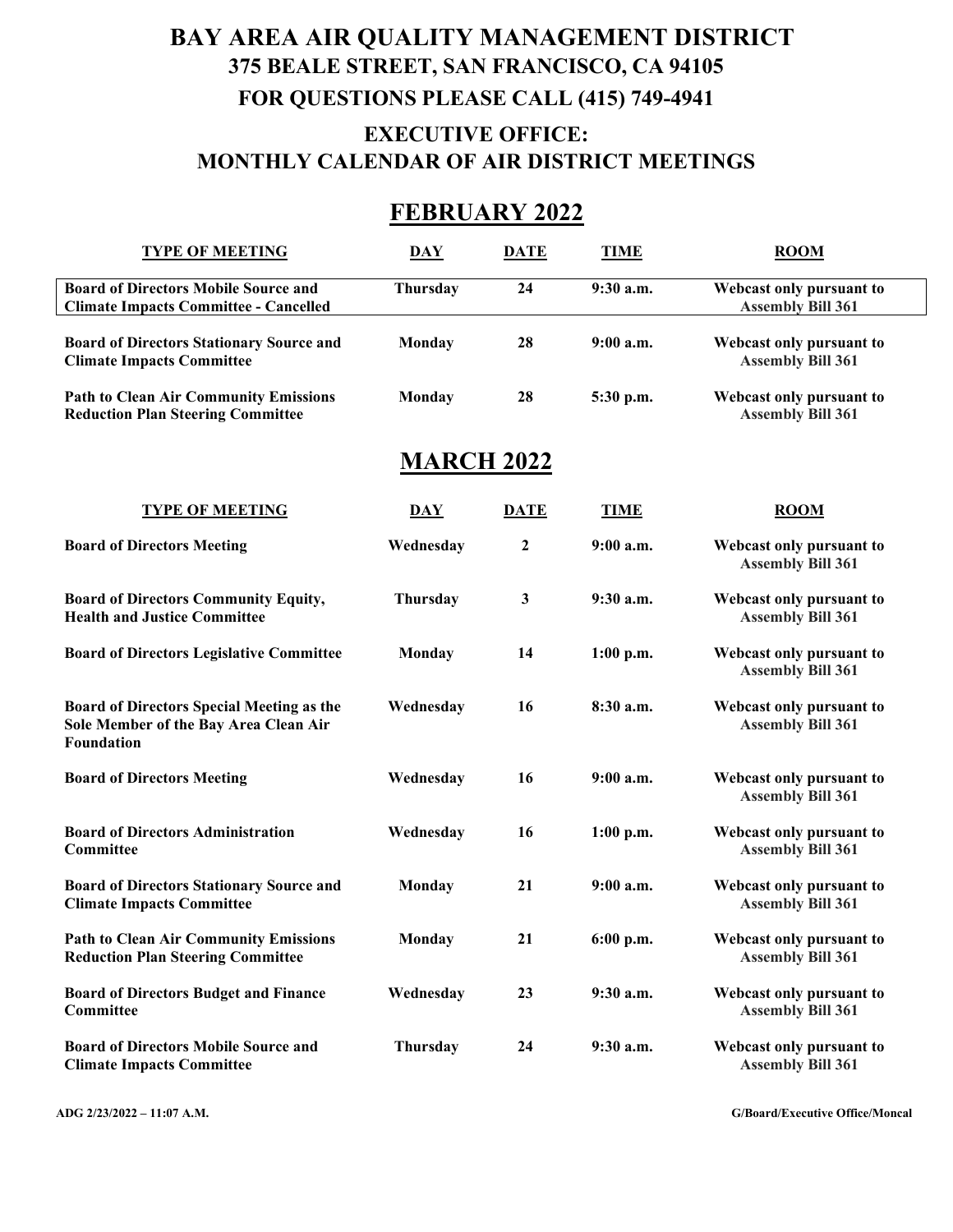# AGENDA: 3.

## **BAY AREA AIR QUALITY MANAGEMENT DISTRICT** Memorandum

To: Members of the Path to Clean Air Steering Committee

- From: Veronica Eady Senior Deputy Executive Officer of Policy & Equity
- Date: February 28, 2022

Re: Approval of the Minutes of January 24, 2022

## RECOMMENDED ACTION

Approve the attached draft minutes of the Community Steering Committee (Committee) meeting of January 24, 2022.

## BACKGROUND

None.

#### **DISCUSSION**

Attached for your review and approval are the draft minutes of the Committee meeting of January 24, 2022.

## BUDGET CONSIDERATION/FINANCIAL IMPACT

None.

Respectfully submitted,

Veronica Eady Senior Deputy Executive Officer of Policy & Equity

Prepared by: MIG Consulting Reviewed by: Veronica Eady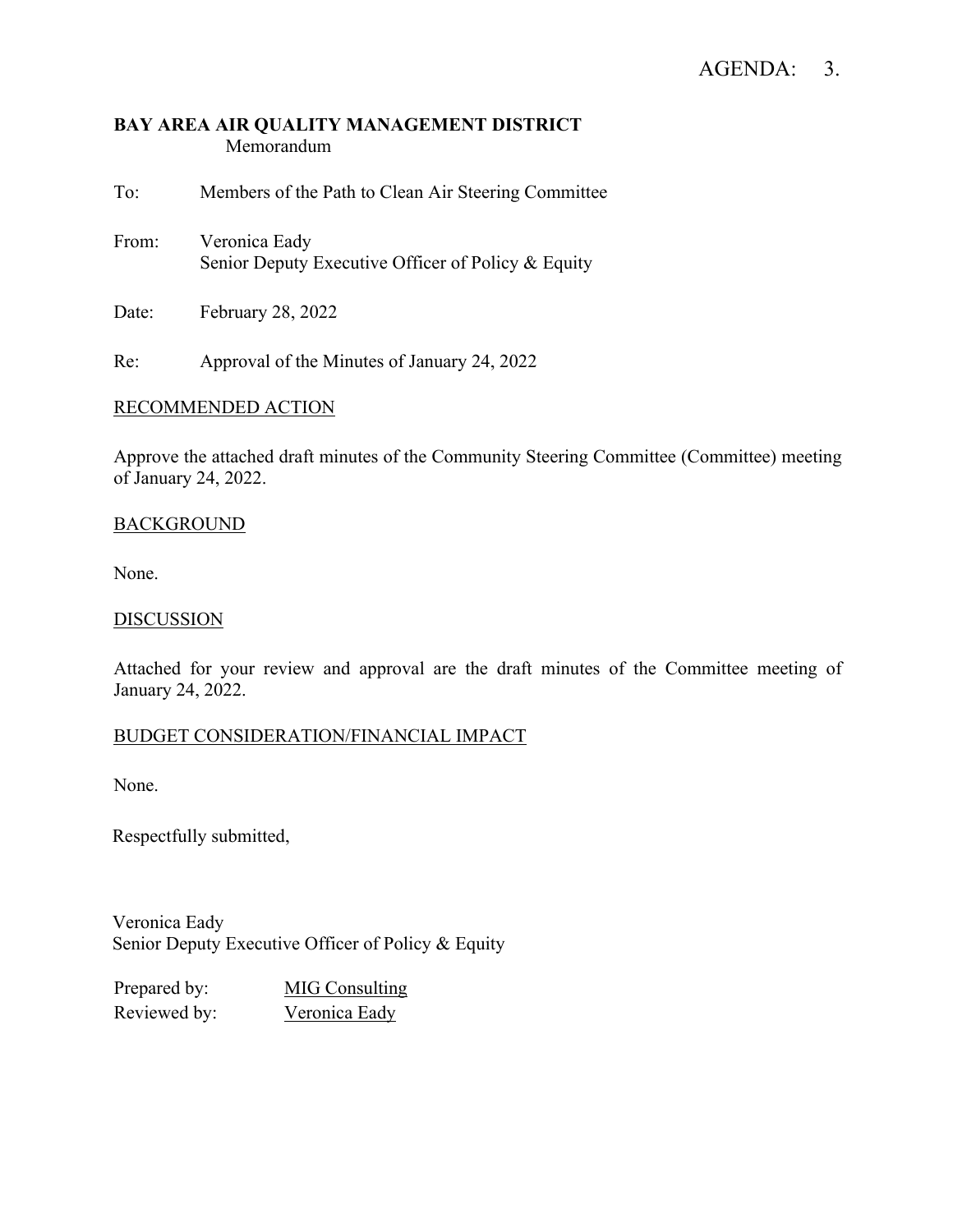# ATTACHMENTS:

1. Draft Minutes of the Path to Clean Air CERP Committee Meeting of January 24, 2022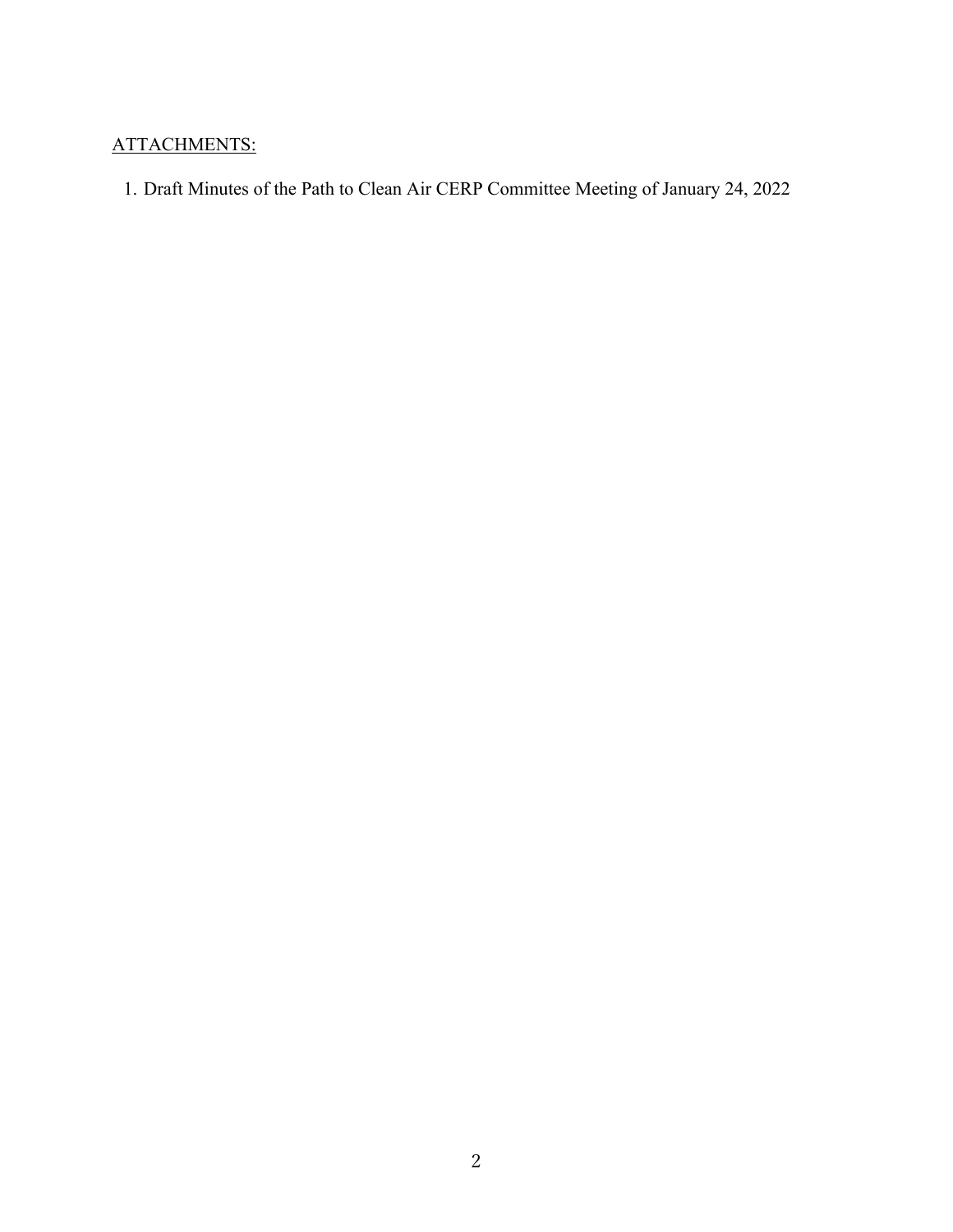> Bay Area Air Quality Management District 375 Beale Street, Suite 600 San Francisco, CA 94105

## **DRAFT MINUTES**

Richmond – No. Richmond – San Pablo Community Emissions Reduction Plan Community Steering Committee Monday, January 24, 2022

## 1. **CALL TO ORDER - ROLL CALL**

The Richmond – No. Richmond – San Pablo Community Emissions Reduction Plan Community Steering Committee (CSC or Committee) Co-Chairs Y'Anad Burrell and Alfredo Rafael Angulo called the meeting to order at 6:03 pm.

| Present: | Co-Chair Y'Anad Burrell, Co-Chair Alfredo Rafael Angulo; and<br>Members Nancy Aguirre, Francisco Avila, Amanda Booth, Marisol<br>Cantu, Lucia Castello, Suzanne Coffee, Luz Gomez, Lizbeth Ibarra,<br>Jeffrey Kilbreth, Dr. Omoniyi Omotoso, Erika Ramirez, Jessica Range,<br>Kevin Ruano Hernandez, Simren Sandhu, Dave Severy, Heidi                                                                                                                                                                                                                                                                                                          |
|----------|-------------------------------------------------------------------------------------------------------------------------------------------------------------------------------------------------------------------------------------------------------------------------------------------------------------------------------------------------------------------------------------------------------------------------------------------------------------------------------------------------------------------------------------------------------------------------------------------------------------------------------------------------|
|          | Swillinger, Vernon Whitmore, Micaela Zaragoza-Soto, Jim Holland<br>(non-voting)                                                                                                                                                                                                                                                                                                                                                                                                                                                                                                                                                                 |
| Absent:  | Members Lizette Bernal, Dr. Henry Clark, Patricia A. Daniels, Dr.<br>Darlena David, Darlene Rios Drapkin, Roberta Feliciano, Philip<br>Mitchell, Hakim Johnson (non-voting)                                                                                                                                                                                                                                                                                                                                                                                                                                                                     |
|          | Also Present: Air District Staff Kevin Olp, Anna Lee, Adan Schwarz, Brian Bunger,<br>Dan Alrick, Erica Trask, Greg Nudd, Henry Hilken, Jack Broadbent,<br>Kristen Law, Kelly Malinowski, Karissa White, Lily Maclver, Marxy<br>Hiratzka, Marcia Raymond, Phil Martien, Stephen Reid, Veronica<br>Eady, Vanessa Johnson, Wendy Goodfriend, Eric Bissinger, Julia<br>Luongo; MIG staff Joan Chaplick, Ana Padilla, and Yesenia Perez;<br>Interpreter Norma Chamason, and Members of the Public Andres Soto,<br>Manuel Gomez, Shonda Davis, Jackie Ledesma Marina Schechter,<br>Mario Rodriguez, Jocelyn Narellanes, Carlos Vera, and Neeta Thakur |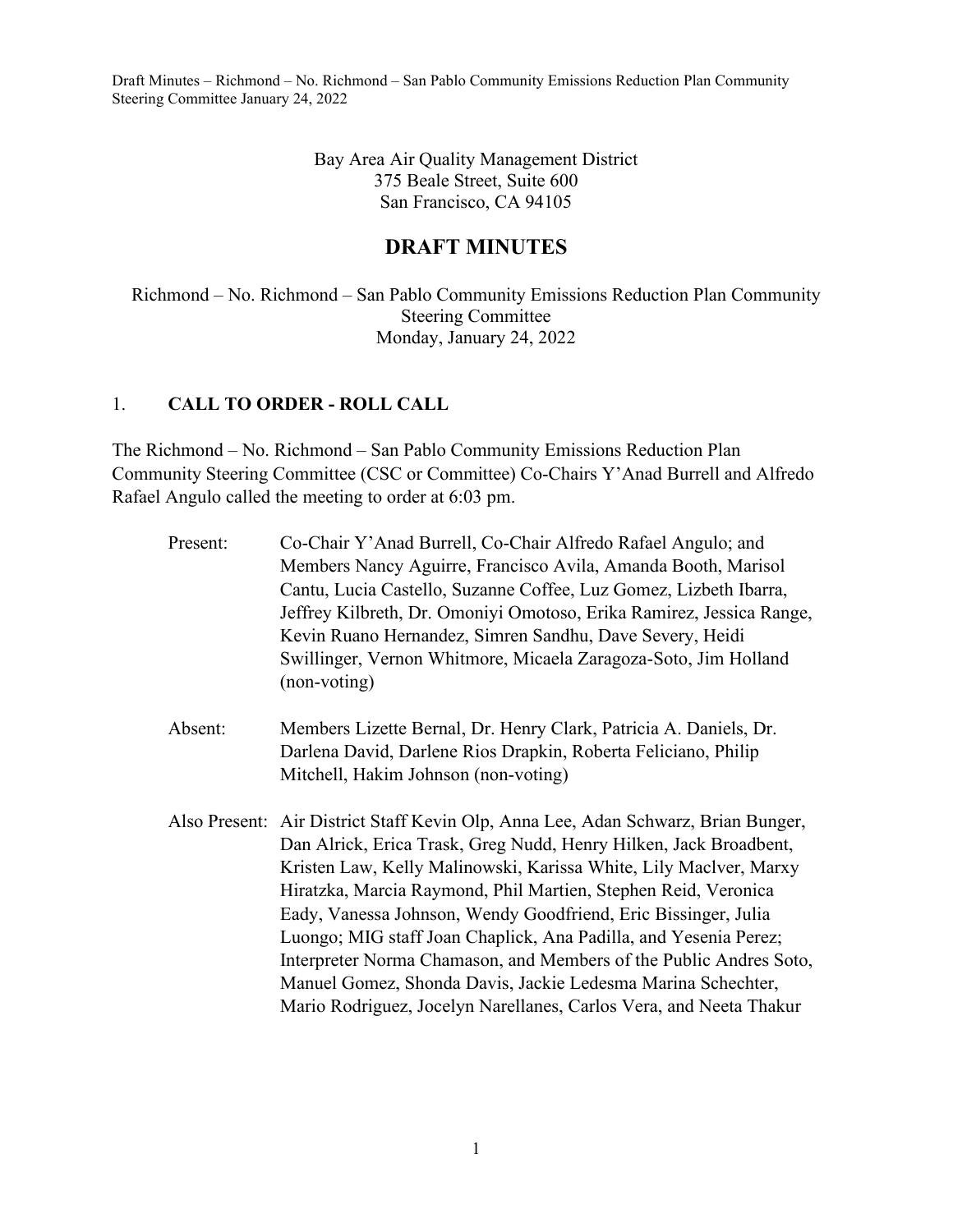## 2. **APPROVAL OF THE MINUTES OF DECEMBER 13, 2022**

The Committee reviewed the meeting agenda and approved the December 13, 2022, Meeting Minutes with edits in a roll call vote.

Public Comment

Andres Soto; Communities for a Better Environment.

Committee Action

None.

## 3. **NEW STEERING COMMITTEE MEMBER INTRODUCTION**

The Committee received a presentation on and meet the four new Steering Committee members.

Public Comment

Andres Soto; Communities for a Better Environment.

#### Committee Action

Nancy Aguirre made a motion, seconded by O.Omotoso, to **approve** the revised CERP Provisional Boundary; and the motioned carried by the following vote of the Committee:

**AYES:** : Co-Chair Y'Anad Burrell, Co-Chair Alfredo Rafael Angulo; and Members Nancy Aguirre, Francisco Avila, , Marisol Cantu, Lucia Castello, Suzanne Coffee, Luz Gomez, Lizbeth Ibarra, Jeffrey Kilbreth, Dr. Omoniyi Omotoso, Erika Ramirez, Jessica Range, Kevin Ruano Hernandez, Simren Sandhu, Dave Severy, Heidi Swillinger, Vernon Whitmore, Jim Holland (non-voting)

**NOES:** None.

**ABSTAIN:** Members Amanda Booth, Marisol Cantu, Micaela Zaragoza-Soto **ABSENT:** Members Lizette Bernal, Dr. Henry Clark, Patricia A. Daniels, Dr. Darlena David, Darlene Rios Drapkin, Roberta Feliciano, Philip Mitchell, Hakim Johnson (non-voting)

## 4. **COMMUNITY ORGANZIING GRANTEES REPORT OUT ON COMMUNITY MAPPING WORK**

The Committee received a presentation on the Community Organizing Grantees work with community through the Social Pinpoint tool.

Public Comment

None.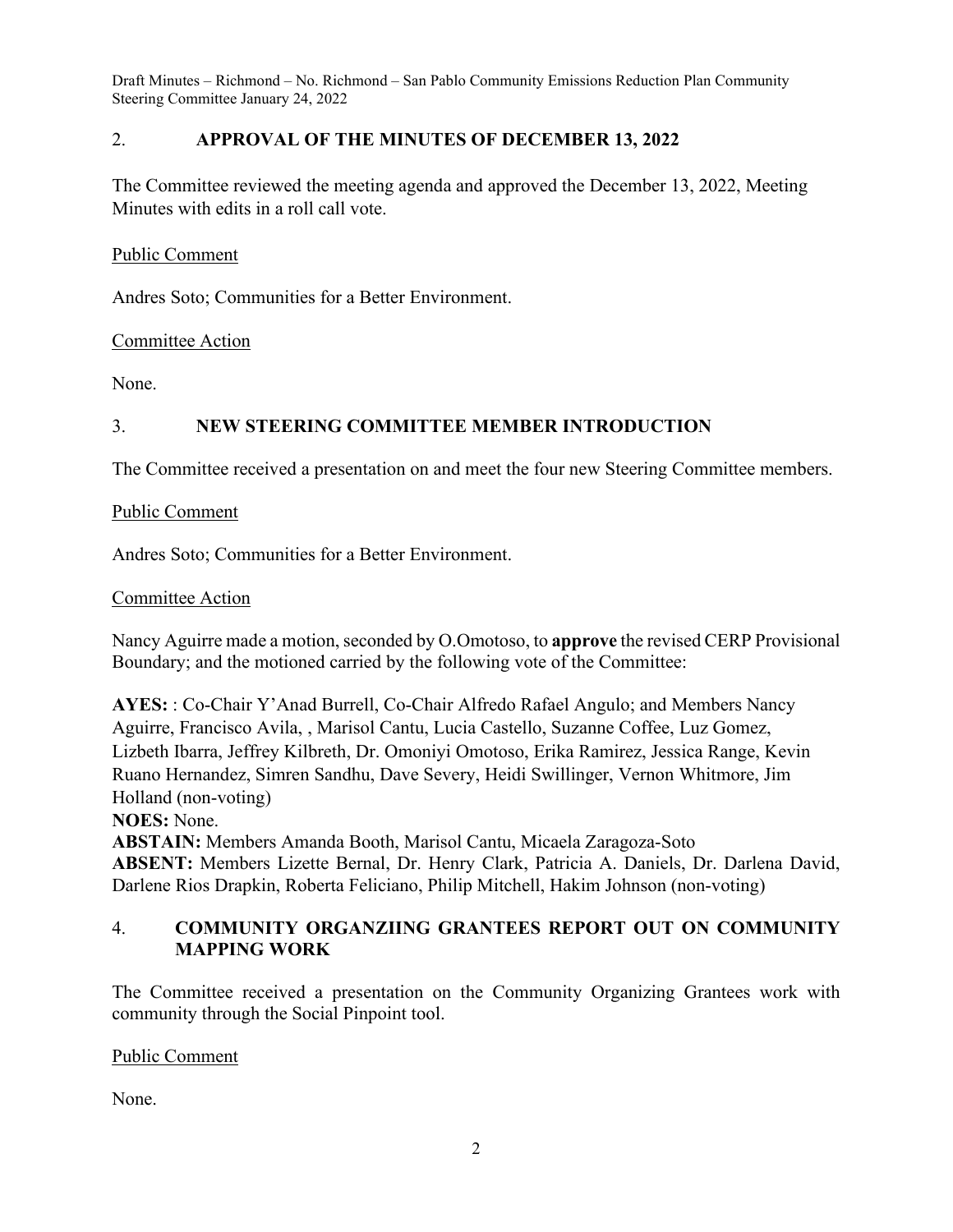#### Committee Action

None; receive and file.

## 5. **HOW MEASUREMENTS AND MODELING HELP DEVELOP A CERP: OVERVIEW AND EXAMPLES**

The Committee will receive a presentation on how technical tools and information fit into the CERP development process.

Public Comment

Andres Soto; Communities for a Better Environment.

#### Committee Action

None; receive and file.

## 6. **PUBLIC COMMENT ON NON-AGENDA MATTERS**

Members of the public were invited to speak on matters not on the agenda for the meeting for two minutes.

#### Public Comment

None.

Committee Action

None; receive and file.

## 7. **COMMITTEE MEMBER COMMENTS**

Any member of the Committee, or its staff, on his or her own initiative or in response to questions posed by the public, may: ask a question for clarification, make a brief announcement or report on his or her own activities, provide a reference to staff regarding factual information, request staff to report back at a subsequent meeting conversing any matter or take action to direct staff to a place of matter of business on a future agenda (Gov't Code 54954.2)

## Public Comment

Andes Soto; Communities for a Better Environment.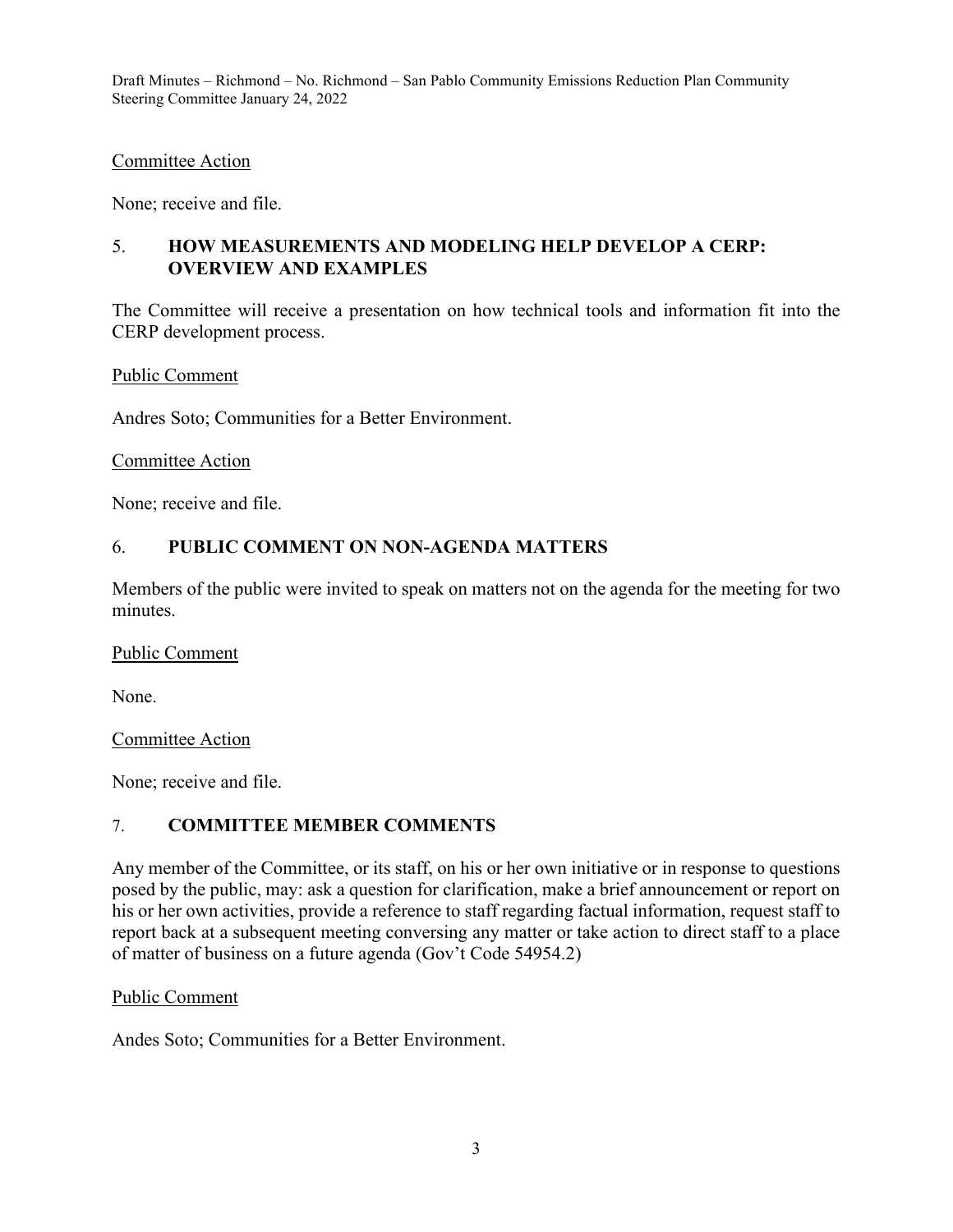## Committee Action

None; receive and file.

## 8. **TIME AND PLACE OF NEXT MEETING**

Monday, February 28, 2022, Zoom Video Conferencing, at 5:30 p.m. Zoom Log In: <https://us06web.zoom.us/j/89159258571> Meeting ID: 891 5925 8571

## 9. **ADJOURNMENT**

The Committee meeting was adjourned by Nancy Aguirre and Kevin Ruano Hernandez at 8:35 pm.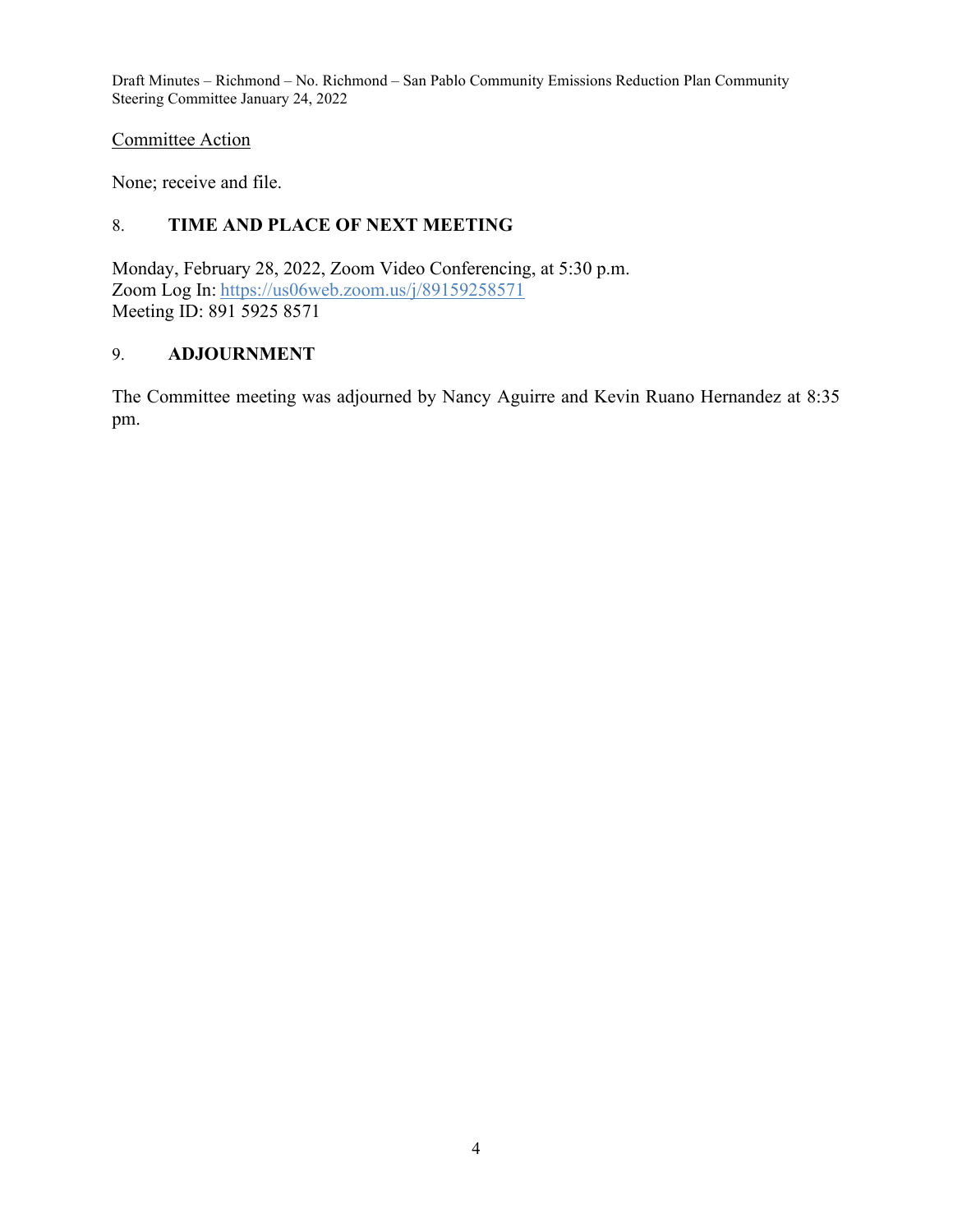## **BAY AREA AIR QUALITY MANAGEMENT DISTRICT** Memorandum

To: Members of the Path to Clean Air Steering Committee From: Veronica Eady Senior Deputy Executive Officer of Policy & Equity

Date: February 28, 2022

Re: Types of Actions to Reduce Emissions and Exposure

## RECOMMENDED ACTION

None; receive and file.

## **BACKGROUND**

This presentation will be a broad overview of potential Air District actions and strategies for the Community Emissions Reduction Plan including Regulations, Permitting, Enforcement, Incentives, Further Study, and Education and Outreach. This presentation will be followed by a more specific presentation in April 2022 that will present on which Air District actions and strategies may apply to the Path to Clean Air's Community Emissions Reduction Plan. There will also be other opportunities for the Steering Committee to learn about partner strategies.

## DISCUSSION

The Steering Committee will have a chance to ask questions at the end of the presentation during a question and answer panel of the presenters from different Air District Divisions representing the potential actions and strategies.

## BUDGET CONSIDERATION/FINANCIAL IMPACT

None.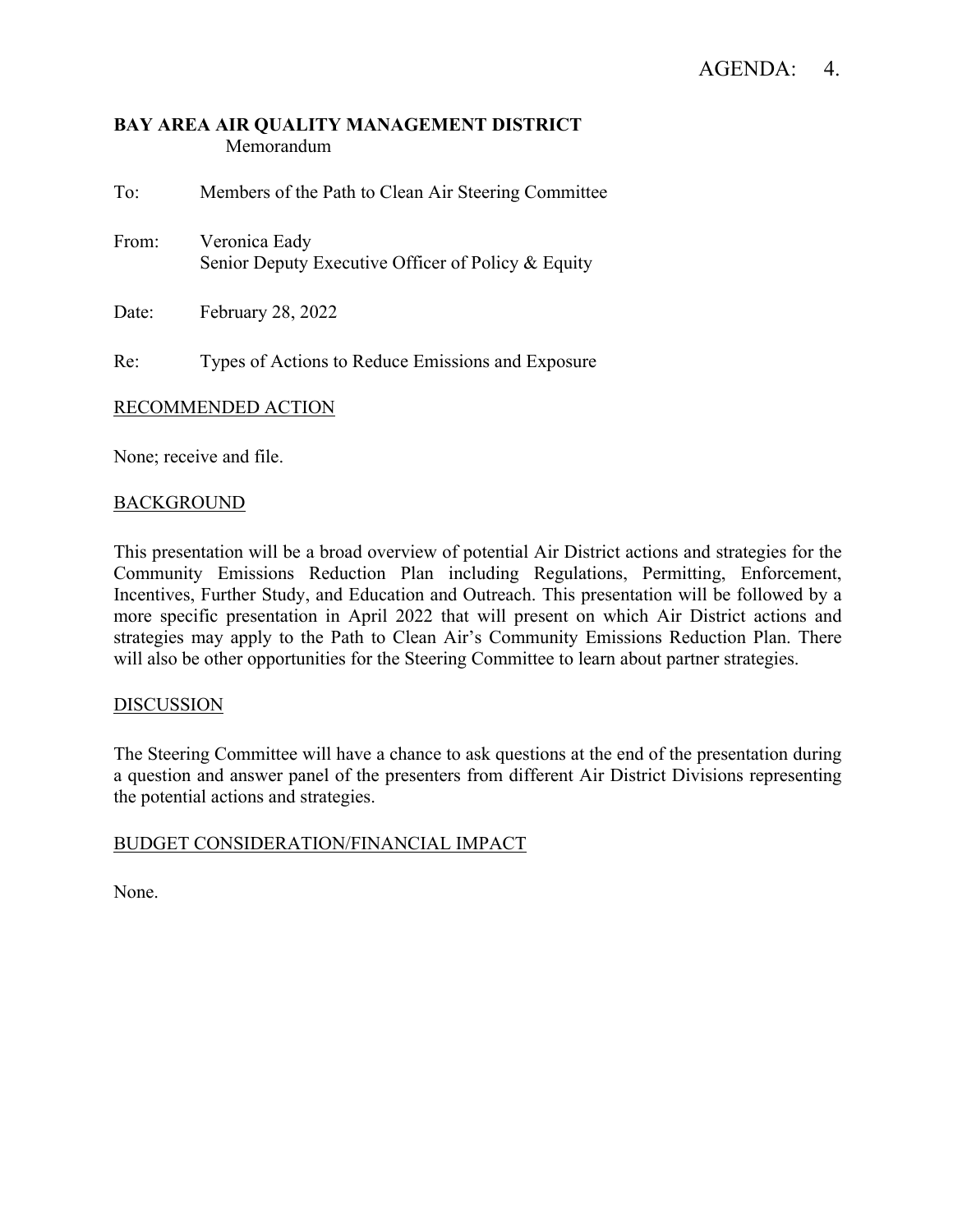Respectfully submitted,

Veronica Eady Senior Deputy Executive Officer of Policy & Equity

Prepared by: Kevin Olp Reviewed by: Veronica Eady

# ATTACHMENTS:

None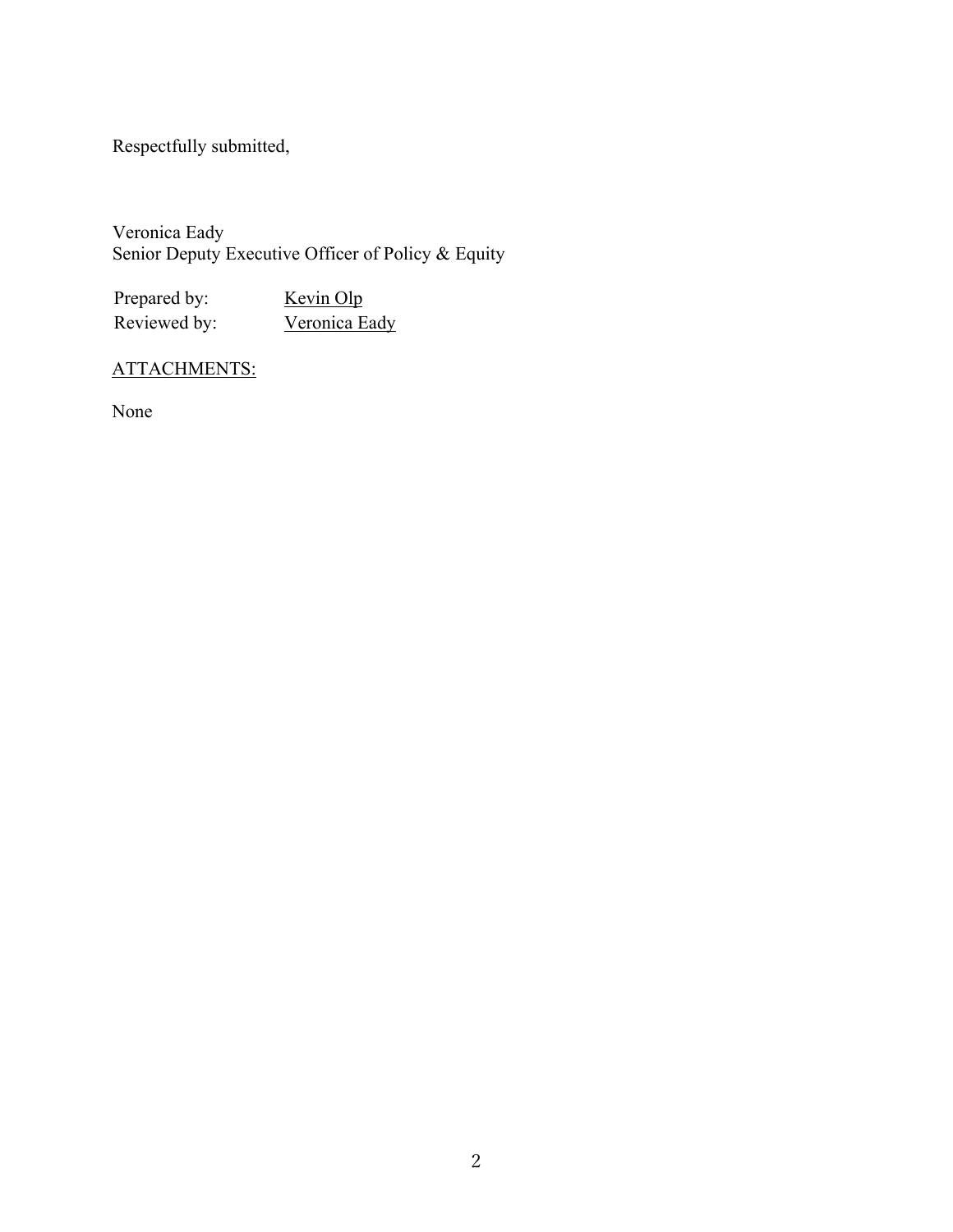## **BAY AREA AIR QUALITY MANAGEMENT DISTRICT** Memorandum

To: Members of the Path to Clean Air Steering Committee From: Veronica Eady Senior Deputy Executive Officer of Policy & Equity

Date: February 28, 2022

Re: Initial Community Concerns List with Key Issues Framing

## RECOMMENDED ACTION

None; receive and file.

## **BACKGROUND**

The California Air Resources Board Community Air Protection Blueprint underlines, "Most importantly, underpinning AB 617 is the understanding that community members must be active partners in envisioning, developing, and implementing actions to clean up the air in their communities." The starting point for envisioning, developing, and implementing actions to clean up the air in the Path to Clean Air focus area is identifying known community concerns and existing issues.

The Air District has compiled a comprehensive list of community concerns that have been identified from Community Assets and Air Pollution Mapping Project, extensive public engagement efforts with the Community Air Monitoring Plan Steering Committee, and from reports to the Air District's complaint system. These issues have been grouped into the following main six categories that were major recurring themes across the different sources of community concerns:

- Fuel Refining, Support Facilities, Storage, and Distribution
- Localized Emissions Sources
- Odors and Smells
- Promoting Public Health and Reducing Exposure
- Vehicles and Trucks, Streets/Freeways, and Logistics
- Marine and Rail

These sources of concern will be used to analyze, develop, scope, and prioritize key issues that will be selected as areas to prioritize efforts for emissions and exposure reduction plans.